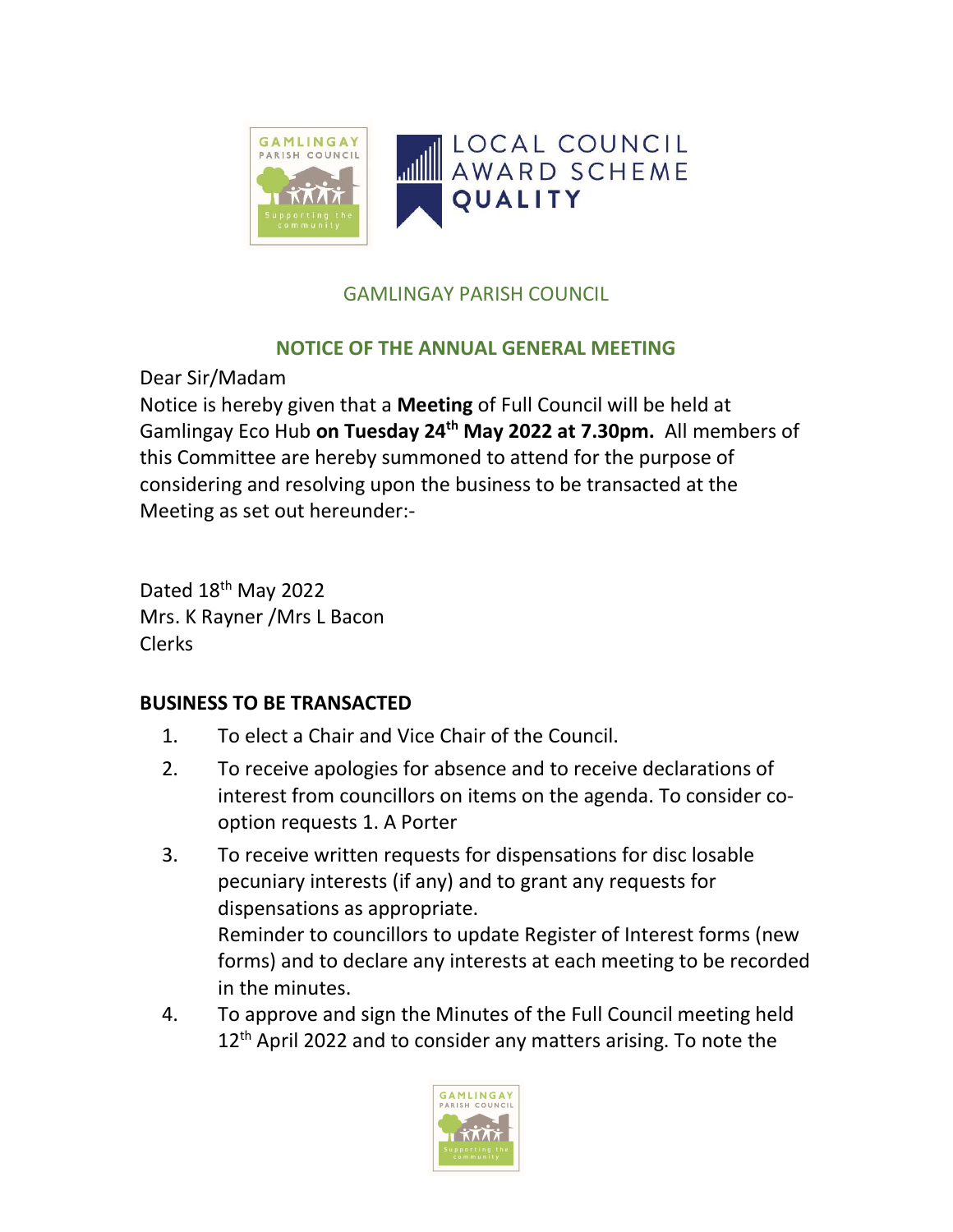F&GP minutes of 26<sup>th</sup> April 2022, and draft Annual Parish Meeting minutes to sign for publication.

- 5. To receive any representations from Members of the Public and Press relating to items of business on this agenda during a tenminute Open Forum.
- 6. Note Correspondence from Local MP, District and County Councillors, Police and reports from local groups.
	- I. Cllr B Smith-District
	- II. Cllr S Kindersley -County
- III. Gamlingay Community Safety Group, Neighbourhood Watch, Speedwatch -BP/WB/S Walder
- IV. Climate Action Group Minutes to note and update KW
- V. Neighbourhood Plan- update KR
- 7. To re-appoint members to serve on Committees and groups and to appoint additional members to fill vacancies.
- 8. To approve updated Standing Orders and Financial Regulations
- 9. To approve updated General Code of Conduct
- 10. To receive reports from other initiatives involving the Parish:-
- I. Eco Hub a. to receive formal requests for charges to the long term maintenance fund – sliding door to Kier and ancillary works. b. To note transfer of first half of annual sinking fund payment (£10,500).
- II. Gamlingay Leisure

 III. Wildlife Pond – assessment of potential sites and next steps to be resolved

 IV. Village Show – to book a table, sign up volunteers and decide format/content of display.

 V. Cinques Jubilee event – request for use of green area and key to access